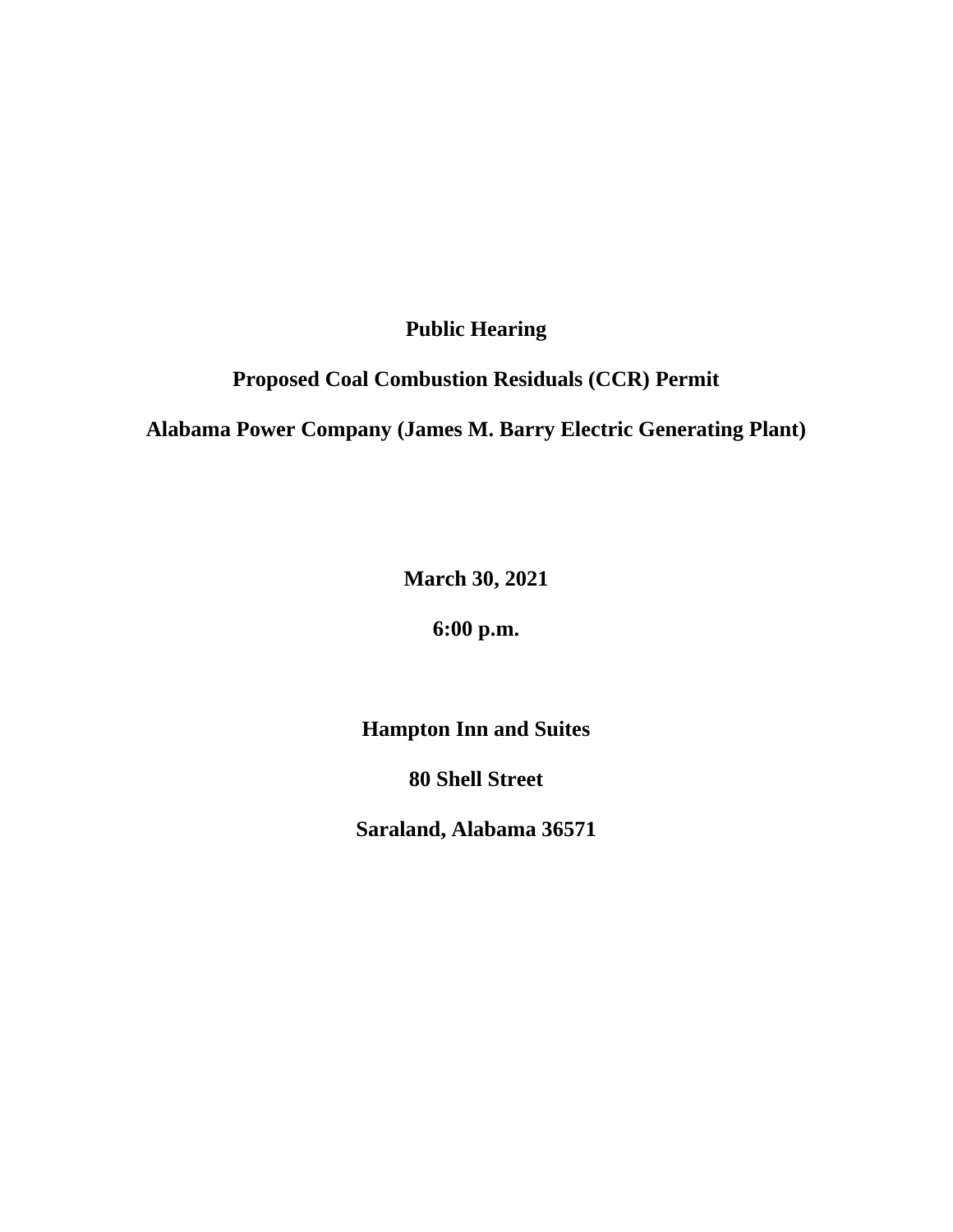## **[NAME, Hearing Officer**:]

 Good evening and welcome to the public hearing on behalf of the Alabama Department of Environmental Management.

 My name is XXXX XXXX. I am the designated Hearing Officer for these proceedings. The role of the Hearing Officer is limited to ensuring an orderly hearing so that an accurate record of this hearing may be developed for the Department's evaluation. I do not make any decisions regarding these proposed permit actions.

 On behalf of the Department, we appreciate your participation in tonight's hearing for the following proposed permit action for Alabama Power Company's James M. Barry Electric Generating Plant Ash Pond and Gypsum Pond located near 15300 Highway 43 North, Bucks, Alabama 36512:

**The proposed initial issuance of a Coal Combustion Residuals (CCR) Permit No. 49-**35 to close the Plant Barry Ash Pond and to operate the Plant Barry Gypsum Pond.

 The purpose of this hearing is to provide the public with an opportunity to present oral testimony on the proposed permit actions.

 In addition to oral testimony, the Department also will consider all written comments submitted before the close of the public comment period. The Department has requested your comments, and we appreciate you taking the time to make them known to us.

 On February 19, 2021, notice of the date, time, place, and purpose of this hearing was posted on the Department's website and published in the *Mobile Press Register*. In addition, the Department sent notice of this hearing by email to individuals and organizations who had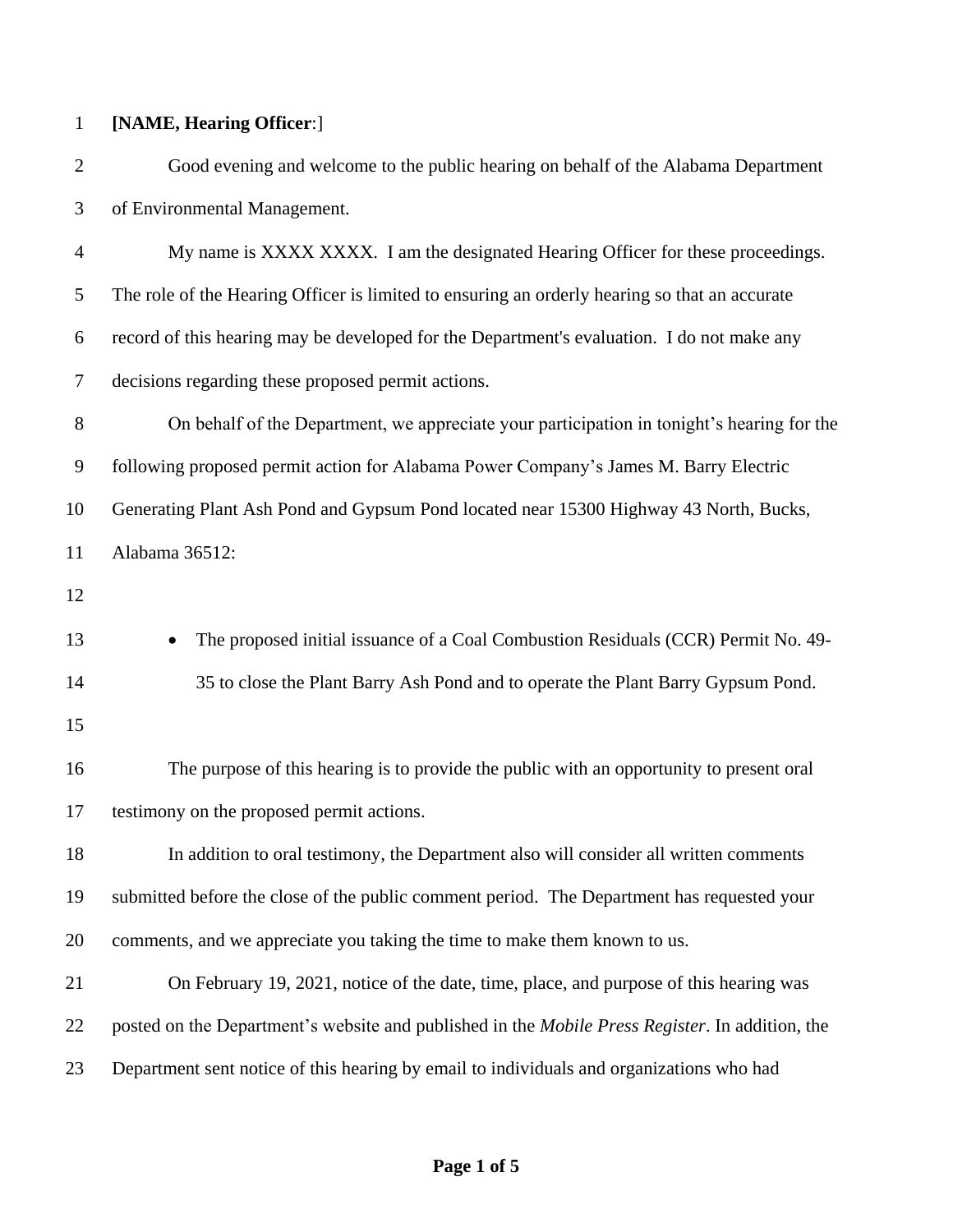previously requested advance notice of permit proceedings. A copy of the notice and the email distribution list will be entered into the record of these proceedings.

 Copies of the public notice, permit application, preliminary determination, and draft permit have been made available for inspection by the public at the offices of the Department at 1400 Coliseum Boulevard in Montgomery, as well as on the Department's website. This hearing is open to the public and anyone wishing to present oral testimony or submit a written statement may do so. Lengthy statements or those containing considerable technical or other complex data should be submitted in writing. Summaries of such statements may be presented orally. All testimony and written comments should be as factual as possible and should address the subject of this hearing. This hearing is an opportunity for members of the public to offer comments to help ensure that all relevant factors are considered before a final permit decision is made. Please be advised that the Department is limited in the factors it can consider when making permit decisions and must base the determinations only on whether the permit applicant has satisfied those requirements of applicable environmental statutes and regulations granted to ADEM by the Legislature.

 Persons giving testimony may be questioned by the Hearing Officer or other Department staff to clarify points and to develop a better understanding of what is being presented.

 This proceeding tonight is not an open forum as in a question-and-answer session. This hearing is an opportunity for you to submit comments that you wish the Department to consider in the final review of the permit applications. However, you may pose a comment in the form of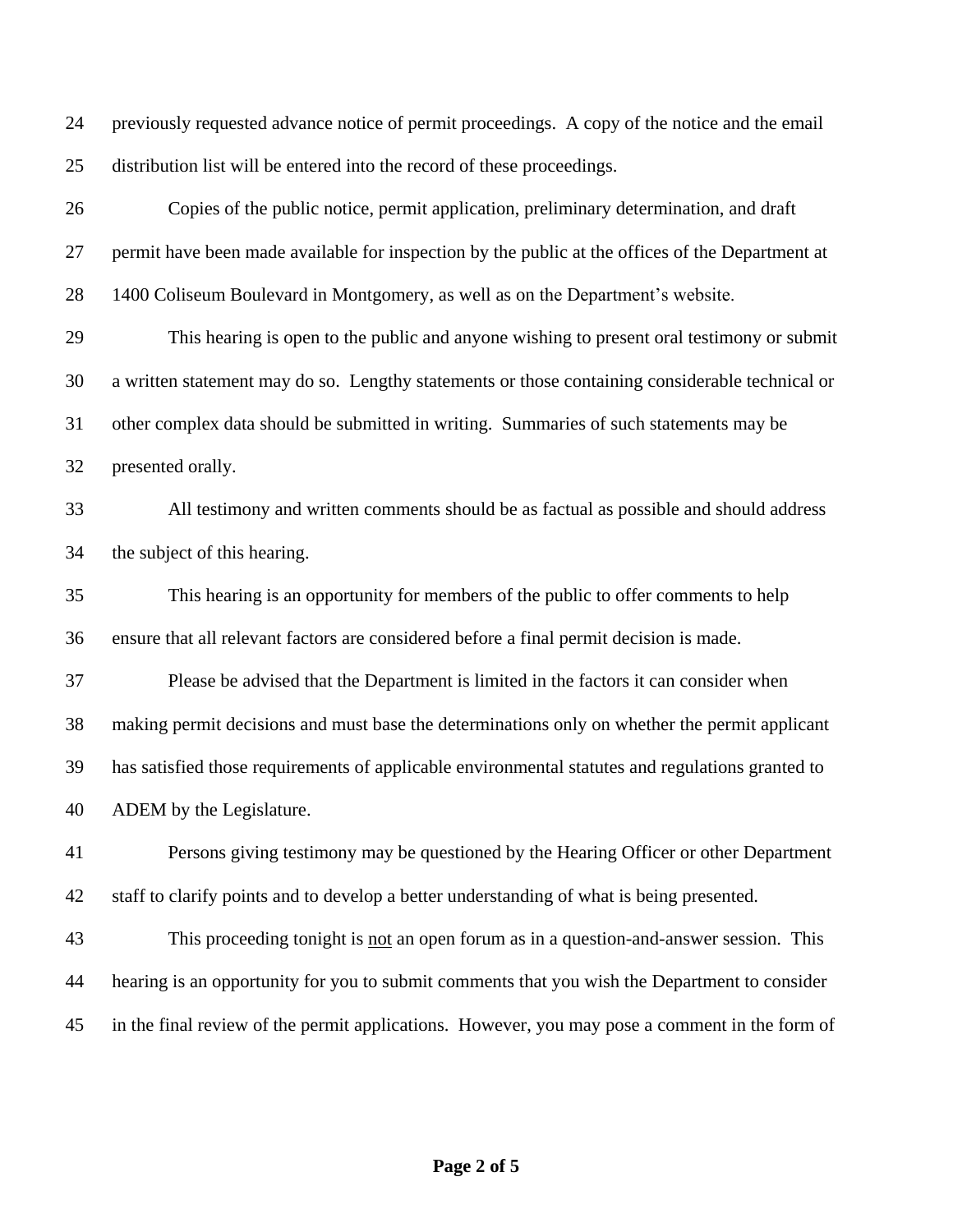a question which will be compiled and addressed by the Department in its complete response to comments.

 In addition to oral testimony, written comments may be submitted on the proposed permit actions. You do not have to make an oral statement tonight in order to have your written comments considered by the Department.

 Written statements may be submitted to the Hearing Officer tonight or delivered to the Department in Montgomery, as directed in the public notice for this hearing. All written statements previously submitted and those received by the Department before the end of the public comment period will be included in the hearing record.

 It is important to note that written comments submitted through postal or electronic mail are given the same consideration as those that are presented in person at this hearing. All oral and written testimony will be included in the hearing record.

 After giving full consideration to the hearing record, the Department will make its final decision on the proposed permit actions and develop responses to comments for the proposed permits. The hearing record, final permit determinations, and responses to comments will be posted to the Department's eFile System.

 This hearing is being captured by a court reporter to develop a transcript of this hearing for review by the Department. In addition, the entire proceeding is being recorded on video to be posted on the Department's YouTube channel to make is accessible to the public.

 Now let us move on to the purpose of this hearing, the receipt of public comments. The order of appearance of persons giving testimony will be as follows: first, representatives of the Department's Land Division; then, a representative of the Alabama Power Company; then, any elected officials or their representatives who have preregistered to speak. All remaining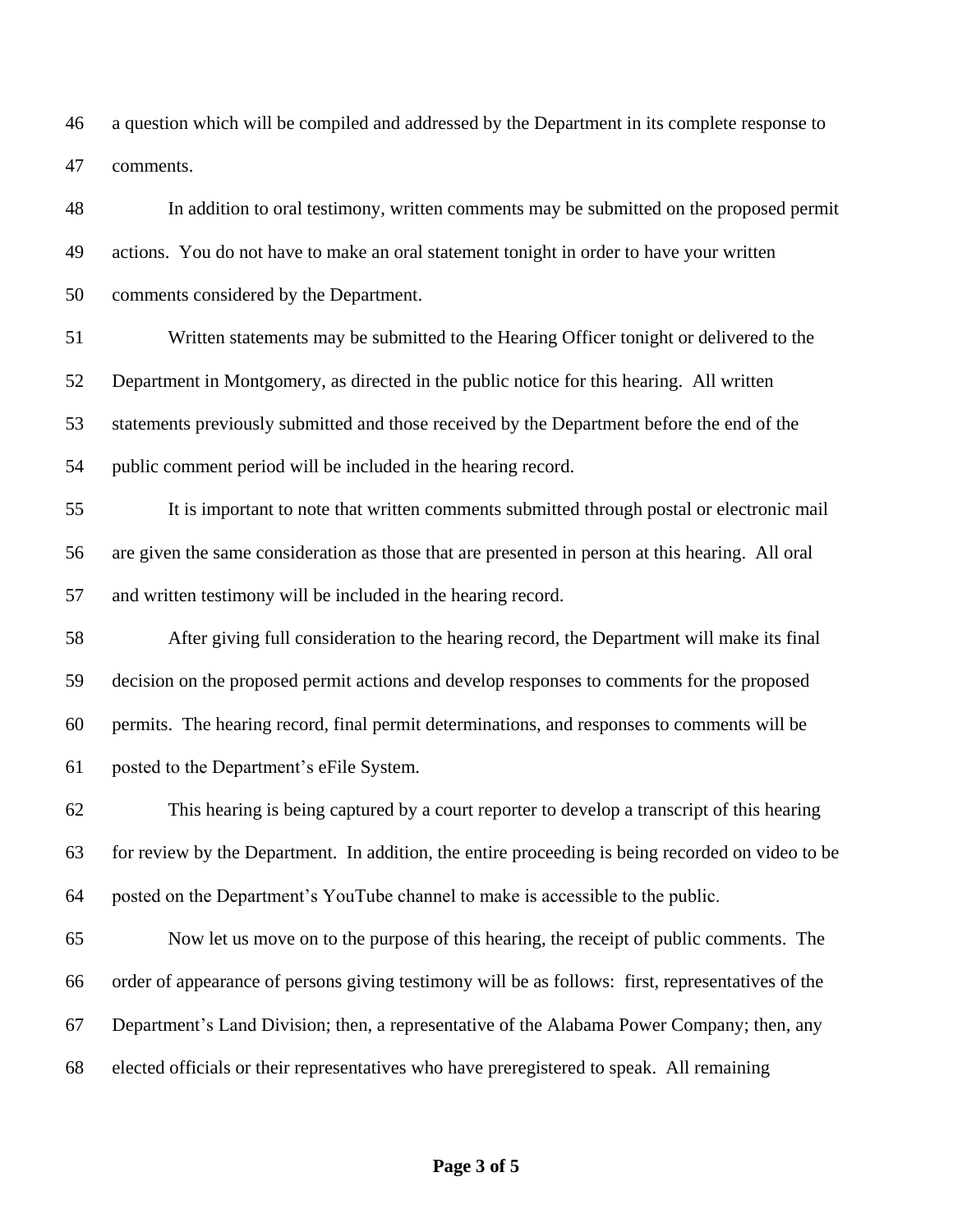members of the public will be heard in the order in which they registered during the

preregistration offered online or by phone and then those that registered on-site at this hearing.

 I now recognize Mr. Devin Jenkins to present a statement on behalf of the Department's Land Division.

[**After Mr. Jenkins speaks**:]

 **[If permit applicant representative preregistered to speak]** We will now proceed to the receipt of public comments from a representative of the permit applicant. First, I recognize 76 [Title and Full Name of Official].

 **[After permit applicant representative enters]** Please step up to the microphone and clearly restate your name and title that you hold. Please speak clearly into the microphone to ensure an accurate record of your testimony can be recorded.

**[After permit applicant representative speaks:]**

 **[If elected officials have preregistered to speak]** We will now proceed to the receipt of public comments from elected officials. First, I recognize [Title and Full Name of Official].

 **[After elected official enters]** Please step up to the microphone and clearly restate your name and the office that you hold. Please speak clearly into the microphone to ensure an accurate record of your testimony can be recorded.

**[After all elected officials have spoken:]**

We will now proceed to the receipt of comments from members of the public. As

indicated in the public notice for this hearing, oral testimony for each registered speaker is

limited to seven minutes. If anyone has prepared a statement that cannot be presented in a 7-

minute time frame, please use your time for oral testimony to summarize your comments and

submit your full statement to the Department in writing for placement in the record.